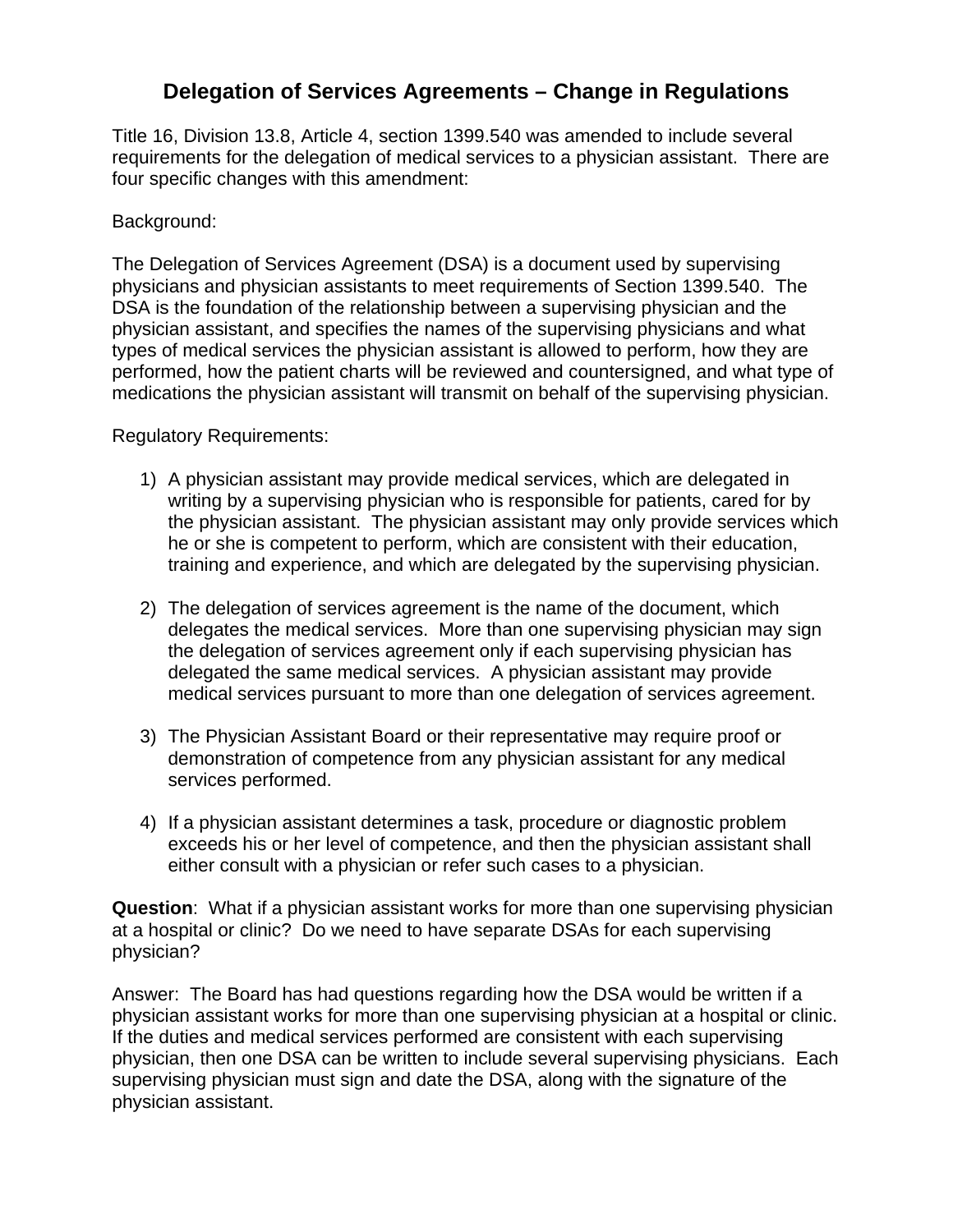**Question:** What if a physician assistant works for one supervising physician who is an ob-gyn, and also works for an ortho supervising physician, and both are at the same clinic or hospital?

Answer: If the duties and medical services provided by the physician assistant differ from one supervising physician to another, then it is recommended that a separate DSA be written for each supervising physician. However, one DSA could be used, but it would need to be separated with which duties are allowed under each supervising physician. Again, signatures and dates from all parties must be included on the DSA.

**Question:** What if the physician assistant works at several different clinics – can one DSA be written?

Answer: A separate DSA should be made for each hospital or clinic, regardless of how many supervising physicians the physician assistant works with.

Alternatively, a physician assistant may have a DSA that specifies what services can be provided at a specific site.

**Question**: How long should I retain my DSA?

Answer: You should retain the DSA as long as it is valid. Additionally, it is recommended that you keep a copy of your DSA for at least one to three years after it is no longer the current DSA in case you need to reference the document. However, there is no legal requirement to retain the DSA once it is no longer valid and current.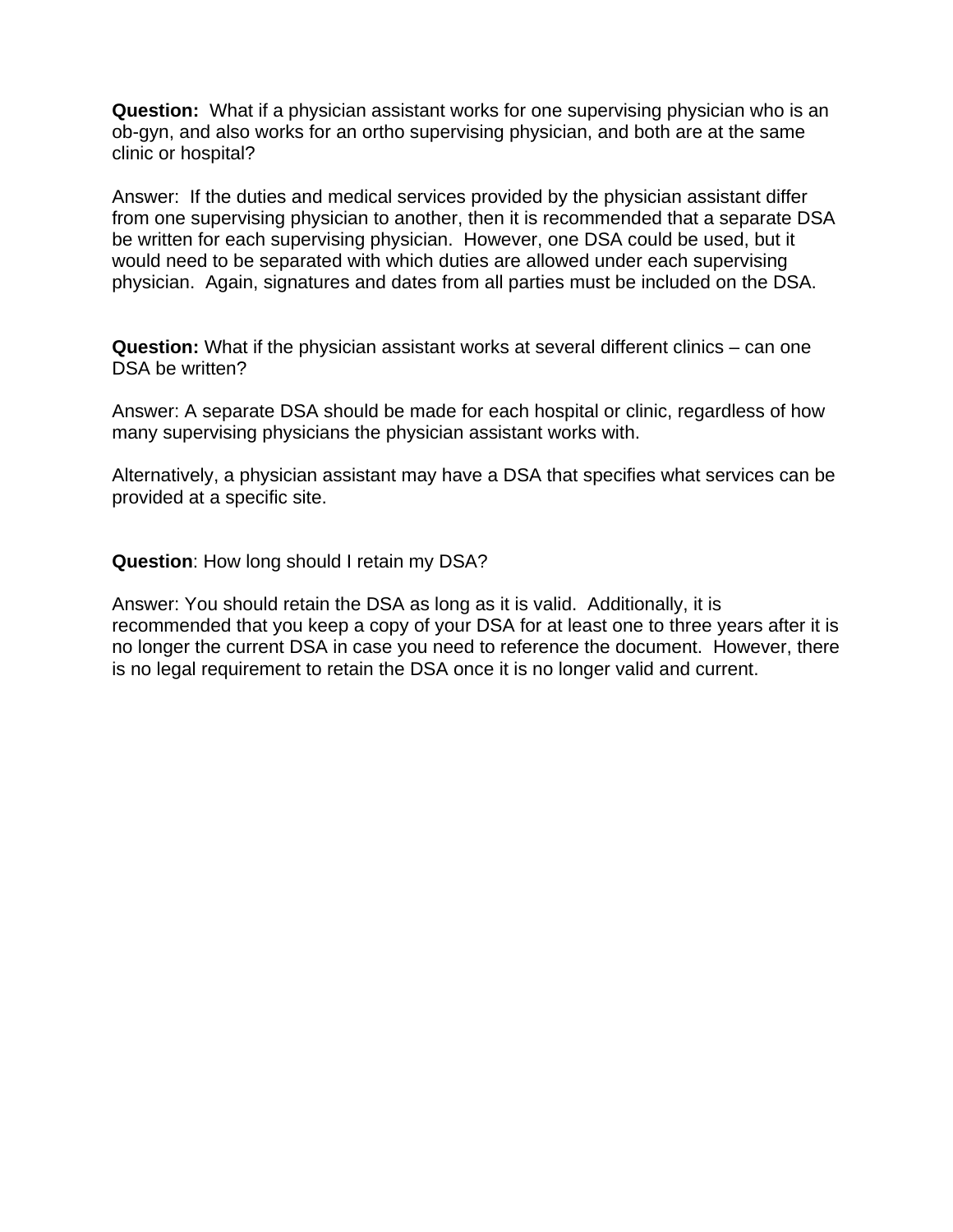# **DELEGATION OF SERVICES AGREEMENT BETWEEN A SUPERVISING PHYSICIAN AND A PHYSICIAN ASSISTANT**  and **SUPERVISING PHYSICIAN'S RESPONSIBILITY FOR SUPERVISION OF A PHYSICIAN ASSISTANT**

Title 16, Section 1399.540 of the Physician Assistant Regulations states, in part, "A physician assistant may only provide those medical services which he or she is competent to perform and which are consistent with the physician assistant's education, training, and experience, and which are delegated in writing by a supervising physician who is responsible for the patients cared for by that physician assistant. b) The writing which delegates the medical services shall be known as a delegation of services agreement. A delegation of services agreement shall be signed and dated by the physician assistant and each supervising physician. A delegation of services agreement may be signed by more than one supervising physician only if the same medical services have been delegated by each supervising physician. A physician assistant may provide medical services pursuant to more than one delegation of services agreement."

The following two sample documents are attached to assist you with meeting this legal requirement:

- Delegation of Services Agreement (DSA) Between Supervising Physician and Physician Assistant; and,
- Supervising Physician's Responsibility for Supervision of Physician Assistant Agreement.

These are sample documents. They are for your convenience, information, and use. Please feel free to duplicate or modify them as appropriate and consistent with law.

If you choose not to use the sample documents, please be aware that you are still required by law to execute a DSA with your supervising physician. The DSA must be signed and dated by you and your supervising physician. The original or a copy of this document should be maintained at all practice sites where the physician assistant practices, and should be readily accessible. It is recommended that you retain prior DSAs for one to three years after the DSA is no longer current or valid.

While every practicing physician assistant is required to have a DSA, you are **not** required to submit it to the Physician Assistant Board. If requested, you must make a copy of your DSA available to any authorized agent of the Medical Board of California, the Osteopathic Medical Board of California, or the Physician Assistant Board who may request it.

Failure to have a current DSA constitutes a violation of the Physician Assistant Regulations and is grounds for disciplinary action against a physician assistant's license. In addition, failure by the physician assistant and supervising physician to comply with the supervision requirements specified in the Physician Assistant Regulations and in the Delegation of Services Agreement is ground for disciplinary action.

# **THE ATTACHED DOCUMENTS DO NOT NEED TO BE RETURNED TO THE PHYSICIAN ASSISTANT BOARD**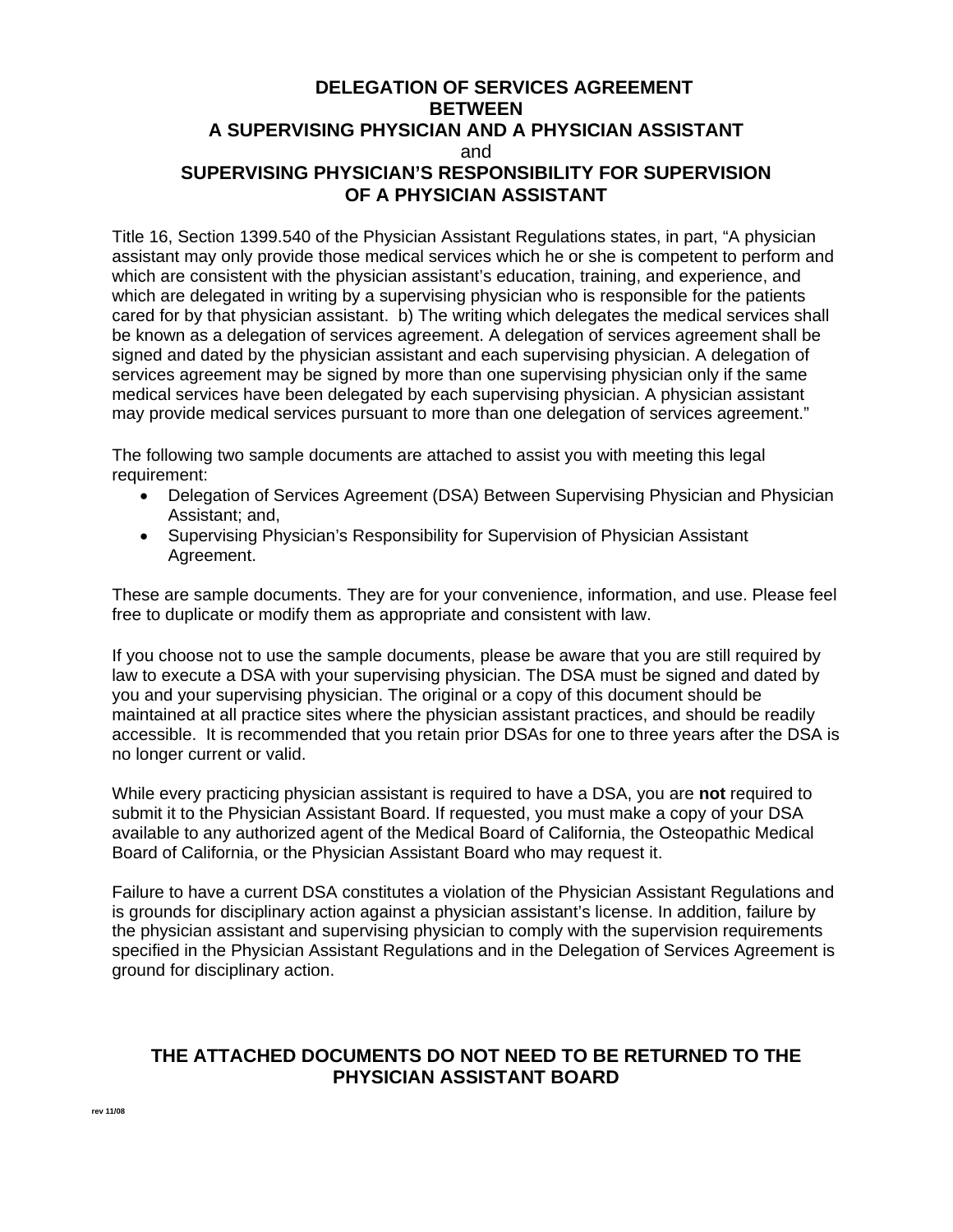#### **SAMPLE DELEGATION OF SERVICES AGREEMENT BETWEEN SUPERVISING PHYSICIAN AND PHYSICIAN ASSISTANT (Title 16, CCR, Section 1399.540)**

## **PHYSICIAN ASSISTANT\_\_\_\_\_\_\_\_\_\_\_\_\_\_\_\_\_\_\_\_\_\_\_\_\_\_\_\_\_\_\_\_\_\_\_\_\_\_\_\_\_\_\_\_\_\_\_\_\_\_\_\_\_\_\_\_\_\_\_\_\_\_**

|                                                                        | (Name)                                                                                                                  |               |
|------------------------------------------------------------------------|-------------------------------------------------------------------------------------------------------------------------|---------------|
| Physician assistant, graduated from the                                |                                                                                                                         |               |
|                                                                        | (Name of PA Training Program)                                                                                           |               |
| physician assistant training program on                                |                                                                                                                         |               |
|                                                                        | (Date)                                                                                                                  |               |
|                                                                        | He/she took (or is to take) the licensing examination for physician assistants recognized by the State of California    |               |
|                                                                        | (e.g., Physician Assistant National Certifying Examination or a specialty examination given by the State of California) |               |
| on                                                                     |                                                                                                                         |               |
| (Date)                                                                 |                                                                                                                         |               |
| He/she was first granted licensure by the Physician Assistant Board on |                                                                                                                         | which expires |
| unless renewed.<br>on                                                  | (Date)                                                                                                                  |               |
| (Date)                                                                 |                                                                                                                         |               |

**SUPERVISION REQUIRED**. The physician assistant named above (hereinafter referred to as PA) will be supervised in accordance with the written supervisor guidelines required by Section 3502 of the Business and Professions Code and Section 1399.545 of the Physician Assistant Regulations. The written supervisor guidelines are incorporated with the attached document entitled, "Supervising Physician's Responsibility for Supervision of Physician Assistants."

**AUTHORIZED SERVICES**. The PA is authorized by the physician whose name and signature appear below to perform all the tasks set forth in subsections (a), (d), (e), (f), and (g) of Section 1399.541 of the Physician Assistant Regulations, when acting under the supervision of the herein named physician. (In lieu of listing specific lab procedures, etc. the PA and *supervising* physician may state as follows: "Those procedures specified in the practice protocols or which the supervising physician specifically authorizes.")

\_\_\_\_\_\_\_\_\_\_\_\_\_\_\_\_\_\_\_\_\_\_\_\_\_\_\_\_\_\_\_\_\_\_\_\_\_\_\_\_\_\_\_\_\_\_\_\_\_\_\_\_\_\_\_\_\_\_\_\_\_\_\_\_\_\_\_\_\_\_\_\_\_\_\_\_\_\_\_\_\_\_\_\_\_\_\_\_\_\_ \_\_\_\_\_\_\_\_\_\_\_\_\_\_\_\_\_\_\_\_\_\_\_\_\_\_\_\_\_\_\_\_\_\_\_\_\_\_\_\_\_\_\_\_\_\_\_\_\_\_\_\_\_\_\_\_\_\_\_\_\_\_\_\_\_\_\_\_\_\_\_\_\_\_\_\_\_\_\_\_\_\_\_\_\_\_\_\_\_\_

\_\_\_\_\_\_\_\_\_\_\_\_\_\_\_\_\_\_\_\_\_\_\_\_\_\_\_\_\_\_\_\_\_\_\_\_\_\_\_\_\_\_\_\_\_\_\_\_\_\_\_\_\_\_\_\_\_\_\_\_\_\_\_\_\_\_\_\_\_\_\_\_\_\_\_\_\_\_\_\_\_\_\_\_\_\_\_\_\_\_ \_\_\_\_\_\_\_\_\_\_\_\_\_\_\_\_\_\_\_\_\_\_\_\_\_\_\_\_\_\_\_\_\_\_\_\_\_\_\_\_\_\_\_\_\_\_\_\_\_\_\_\_\_\_\_\_\_\_\_\_\_\_\_\_\_\_\_\_\_\_\_\_\_\_\_\_\_\_\_\_\_\_\_\_\_\_\_\_\_\_

\_\_\_\_\_\_\_\_\_\_\_\_\_\_\_\_\_\_\_\_\_\_\_\_\_\_\_\_\_\_\_\_\_\_\_\_\_\_\_\_\_\_\_\_\_\_\_\_\_\_\_\_\_\_\_\_\_\_\_\_\_\_\_\_\_\_\_\_\_\_\_\_\_\_\_\_\_\_\_\_\_\_\_\_\_\_\_\_\_\_ \_\_\_\_\_\_\_\_\_\_\_\_\_\_\_\_\_\_\_\_\_\_\_\_\_\_\_\_\_\_\_\_\_\_\_\_\_\_\_\_\_\_\_\_\_\_\_\_\_\_\_\_\_\_\_\_\_\_\_\_\_\_\_\_\_\_\_\_\_\_\_\_\_\_\_\_\_\_\_\_\_\_\_\_\_\_\_\_\_\_

\_\_\_\_\_\_\_\_\_\_\_\_\_\_\_\_\_\_\_\_\_\_\_\_\_\_\_\_\_\_\_\_\_\_\_\_\_\_\_\_\_\_\_\_\_\_\_\_\_\_\_\_\_\_\_\_\_\_\_\_\_\_\_\_\_\_\_\_\_\_\_\_\_\_\_\_\_\_\_\_\_\_\_\_\_\_\_\_\_\_ \_\_\_\_\_\_\_\_\_\_\_\_\_\_\_\_\_\_\_\_\_\_\_\_\_\_\_\_\_\_\_\_\_\_\_\_\_\_\_\_\_\_\_\_\_\_\_\_\_\_\_\_\_\_\_\_\_\_\_\_\_\_\_\_\_\_\_\_\_\_\_\_\_\_\_\_\_\_\_\_\_\_\_\_\_\_\_\_\_\_

\_\_\_\_\_\_\_\_\_\_\_\_\_\_\_\_\_\_\_\_\_\_\_\_\_\_\_\_\_\_\_\_\_\_\_\_\_\_\_\_\_\_\_\_\_\_\_\_\_\_\_\_\_\_\_\_\_\_\_\_\_\_\_\_\_\_\_\_\_\_\_\_\_\_\_\_\_\_\_\_\_\_\_\_\_\_\_\_\_\_ \_\_\_\_\_\_\_\_\_\_\_\_\_\_\_\_\_\_\_\_\_\_\_\_\_\_\_\_\_\_\_\_\_\_\_\_\_\_\_\_\_\_\_\_\_\_\_\_\_\_\_\_\_\_\_\_\_\_\_\_\_\_\_\_\_\_\_\_\_\_\_\_\_\_\_\_\_\_\_\_\_\_\_\_\_\_\_\_\_\_

The PA is authorized to perform the following laboratory and screening procedures:

The PA is authorized to assist in the performance of the following laboratory and screening procedures:

The PA is authorized to perform the following therapeutic procedures:

The PA is authorized to assist in the performance of the following therapeutic procedures:

The PA is authorized to function as my agent per bylaws and/or rules and regulations of (name of hospital):

|                                                                                              |        | a) The PA is authorized to write and sign drug orders for Schedule: II, III, IV, V without advance approval (circle |      |  |
|----------------------------------------------------------------------------------------------|--------|---------------------------------------------------------------------------------------------------------------------|------|--|
| authorized Schedule(s). The PA has taken and passed the drug course approved by the Board on |        |                                                                                                                     |      |  |
| (attach certificate).                                                                        | DEA #: |                                                                                                                     | Date |  |
| Ωr                                                                                           |        |                                                                                                                     |      |  |

 $(circle \t{authorizontal} 5 chedule(s). \t{DEA} #: \t{100} \t{100} \t{101} \t{100} \t{101} \t{100} \t{101} \t{100} \t{101} \t{101} \t{101} \t{101} \t{101} \t{101} \t{101} \t{101} \t{101} \t{101} \t{101} \t{101} \t{101} \t{101} \t{101} \t{101} \t{101} \t{101} \t{101} \t{101} \$ b) The PA is authorized to write and sign drug orders for Schedule: II, III, IV, V with advance patient specific approval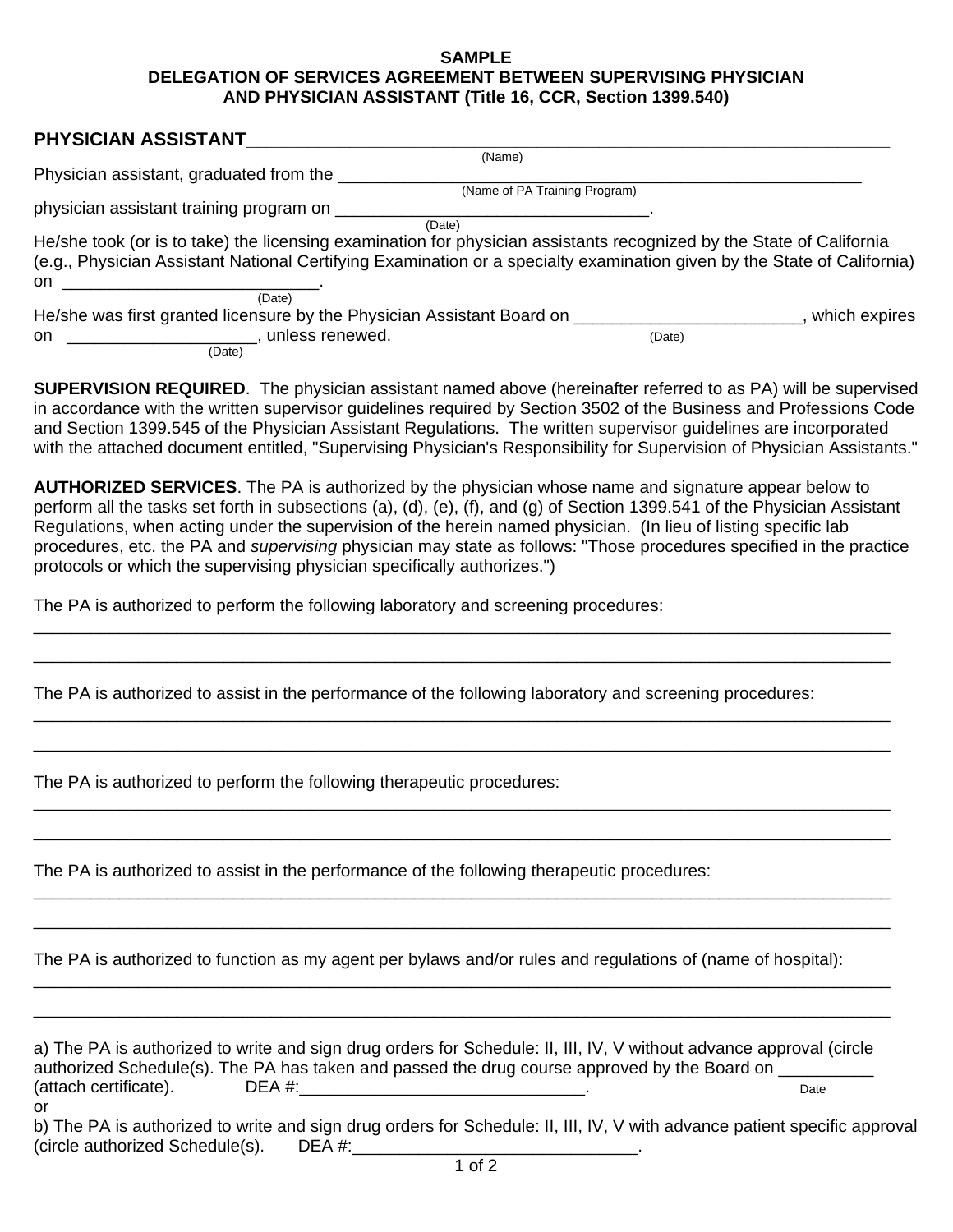**CONSULTATION REQUIREMENTS**. The PA is required to always and immediately seek consultation on the following types of patients and situations (e.g., patient's failure to respond to therapy; physician assistant's uncertainty of diagnosis; patient's desire to see physician; any conditions which the physician assistant feels exceeds his/her ability to manage, etc.)

\_\_\_\_\_\_\_\_\_\_\_\_\_\_\_\_\_\_\_\_\_\_\_\_\_\_\_\_\_\_\_\_\_\_\_\_\_\_\_\_\_\_\_\_\_\_\_\_\_\_\_\_\_\_\_\_\_\_\_\_\_\_\_\_\_\_\_\_\_\_\_\_\_\_\_\_\_\_\_\_\_\_\_\_\_\_\_\_\_\_\_\_\_\_\_\_\_\_\_\_\_\_\_\_\_\_\_\_\_\_\_\_\_\_\_\_\_\_\_\_\_\_\_\_ (List Types of Patients and Situations)

**MEDICAL DEVICES AND PHYSICIAN'S PRESCRIPTIONS**. The PA may transmit by telephone to a pharmacist, and orally or in writing on a patient's medical record or a written prescription drug order, the supervising physician's prescription in accordance with Section 3502.1 of the Business and Professions Code.

\_\_\_\_\_\_\_\_\_\_\_\_\_\_\_\_\_\_\_\_\_\_\_\_\_\_\_\_\_\_\_\_\_\_\_\_\_\_\_\_\_\_\_\_\_\_\_\_\_\_\_\_\_\_\_\_\_\_\_\_\_\_\_\_\_\_\_\_\_\_\_\_\_\_\_\_\_\_\_\_\_\_\_\_\_\_\_\_\_\_

protocols and drug formulary. \_\_\_\_\_\_\_\_\_\_\_\_ YES \_\_\_\_\_\_\_\_\_\_\_\_ NO The supervising physician authorizes the delegation and use of the drug order form under the established practice

The PA may also enter a drug order on the medical record of a patient at (Name of Institution)

in accordance with the Physician Assistant Regulations and other applicable laws and regulations.

Any medication handed to a patient by the PA shall be authorized by the supervising physician's prescription and be prepackaged and labeled in accordance with Sections 4076 of the Business and Professions Code.

**PRACTICE SITE.** All approved tasks may be performed for care of patients in this office or clinic located at

|                    | and, in | hospital(s) and                                   |
|--------------------|---------|---------------------------------------------------|
| (Address / City)   |         | (Address / City)                                  |
|                    |         | skilled nursing facility (facilities) for care of |
| (Name of Facility) |         |                                                   |

patients admitted to those institutions by physician(s) \_\_\_\_\_\_\_\_\_\_\_\_\_\_\_\_\_\_\_\_\_\_\_\_

**EMERGENCY TRANSPORT AND BACKUP**. In a medical emergency, telephone the 911 operator to summon an ambulance.

(Name/s))

| The                                                                                                              | emergency room at |  |  |  |
|------------------------------------------------------------------------------------------------------------------|-------------------|--|--|--|
| (Name of Hospital)                                                                                               | (Phone Number)    |  |  |  |
| is to be notified that a patient with an emergency problem is being transported to them for immediate admission. |                   |  |  |  |
| Give the name of the admitting physician. Tell the ambulance crew where to take the patient and brief them on    |                   |  |  |  |
| known and suspected health condition of the patient.                                                             |                   |  |  |  |
| Notify                                                                                                           | immediately<br>аt |  |  |  |
| (Name of Physician)                                                                                              | (Phone Number/s)) |  |  |  |
| (or within<br>minutes).                                                                                          |                   |  |  |  |

### **PHYSICIAN ASSISTANT DECLARATION**

My signature below signifies that I fully understand the foregoing Delegation of Services Agreement, having received a copy of it for my possession and guidance, and agree to comply with its terms without reservations.

\_\_\_\_\_\_\_\_\_\_\_\_\_\_\_\_\_\_\_\_\_\_\_\_\_\_\_\_\_\_\_ \_\_\_\_\_\_\_\_\_\_\_\_\_\_\_\_\_\_\_\_\_\_\_\_\_\_\_\_\_\_\_\_\_\_\_\_\_\_\_\_\_\_\_\_\_\_\_\_

\_\_\_\_\_\_\_\_\_\_\_\_\_\_\_\_\_\_\_\_\_\_\_\_\_\_\_\_\_\_\_\_ \_\_\_\_\_\_\_\_\_\_\_\_\_\_\_\_\_\_\_\_\_\_\_\_\_\_\_\_\_\_\_\_\_\_\_\_\_\_\_\_\_\_\_\_\_\_\_\_

Date **Date** Physician's Signature (Required)

 $\overline{\phantom{a}}$  ,  $\overline{\phantom{a}}$  ,  $\overline{\phantom{a}}$  ,  $\overline{\phantom{a}}$  ,  $\overline{\phantom{a}}$  ,  $\overline{\phantom{a}}$  ,  $\overline{\phantom{a}}$  ,  $\overline{\phantom{a}}$  ,  $\overline{\phantom{a}}$  ,  $\overline{\phantom{a}}$  ,  $\overline{\phantom{a}}$  ,  $\overline{\phantom{a}}$  ,  $\overline{\phantom{a}}$  ,  $\overline{\phantom{a}}$  ,  $\overline{\phantom{a}}$  ,  $\overline{\phantom{a}}$ 

Physician's Printed Name

 $\mathcal{L}_\text{max}$  , and the contract of the contract of the contract of the contract of the contract of the contract of the contract of the contract of the contract of the contract of the contract of the contract of the contr

Date **Date Physician Assistant's Signature (Required)** 

Physician Assistant's Printed Name